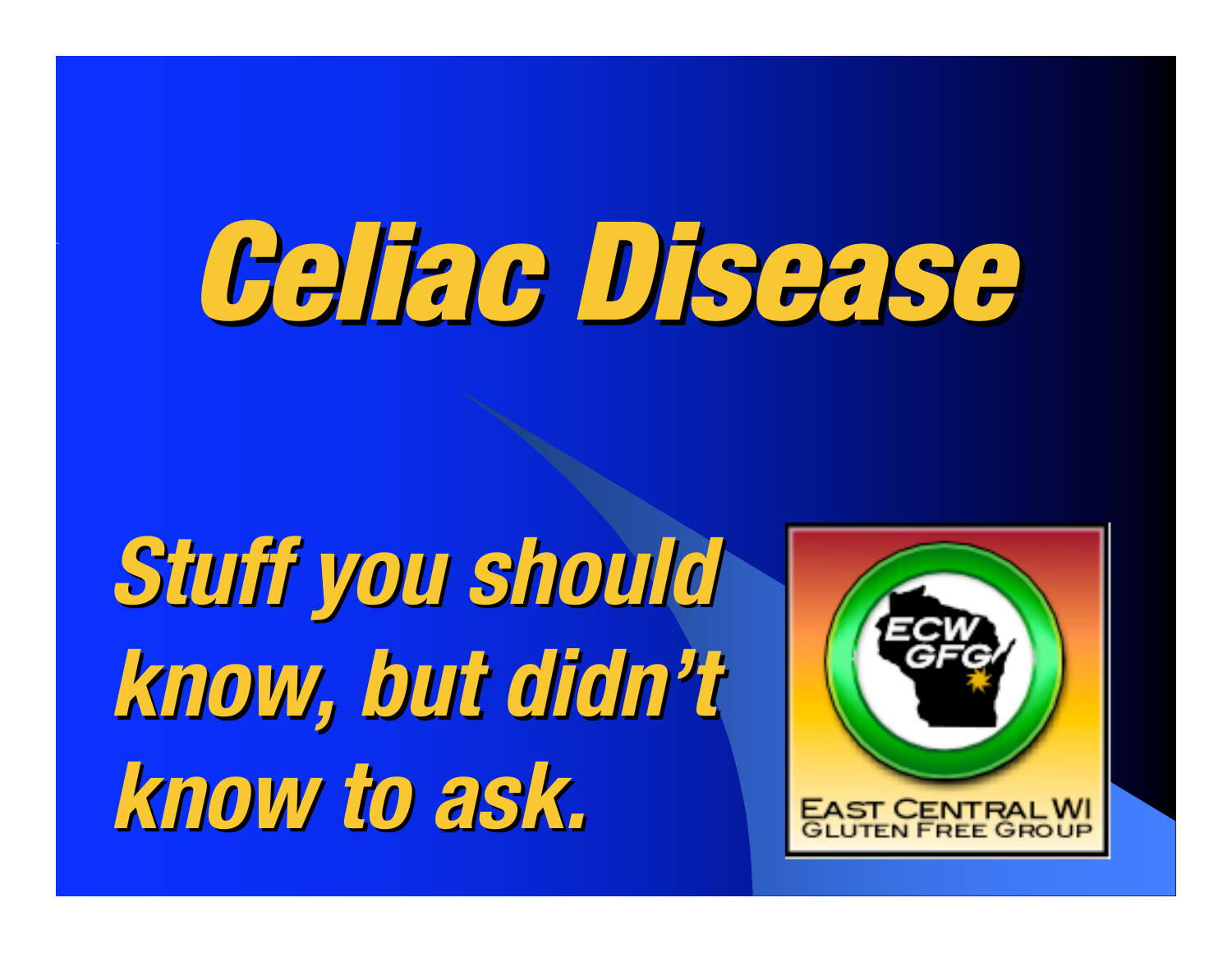• A genetic multi-system autoimmune disorder in which gluten triggers damage to the small intestine and other organs.

Wow - That's mouthful. Fear not…

Often times it's called a "wheat or gluten allergy". Technically, it's not, but it's easy for people to understand it that way.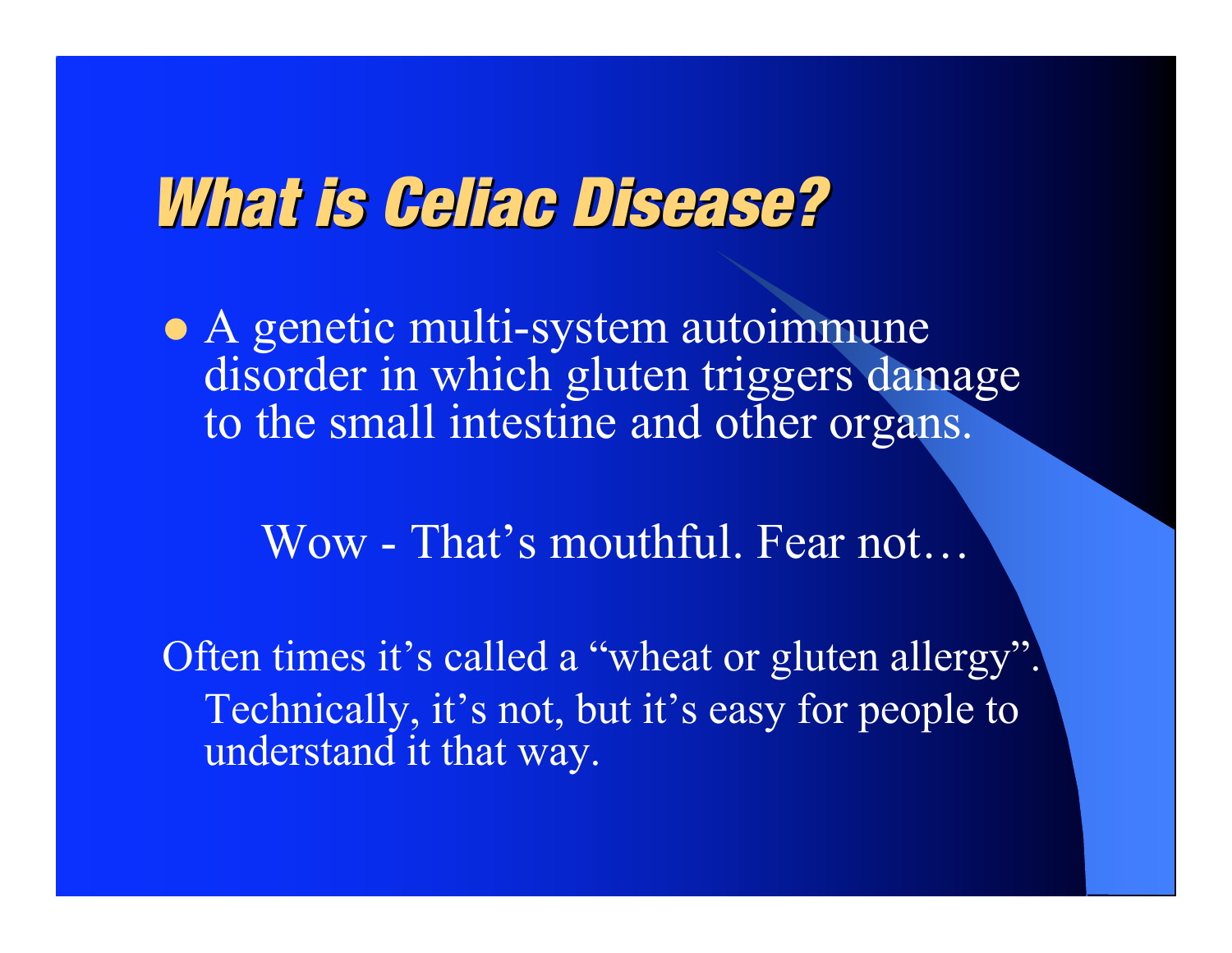- ! You get the genes from Mom and/or Dad.
- ! It runs in families Parents, children, aunts, uncles, cousins.
- ! Having the genes only increases the risk factor of getting CD.
- The disease could be triggered at any time.
- Northern European peoples have high incidences. Finland, Norway, Ireland, Italy.
- ! Very recently, researchers are suspecting environment may trump genetics.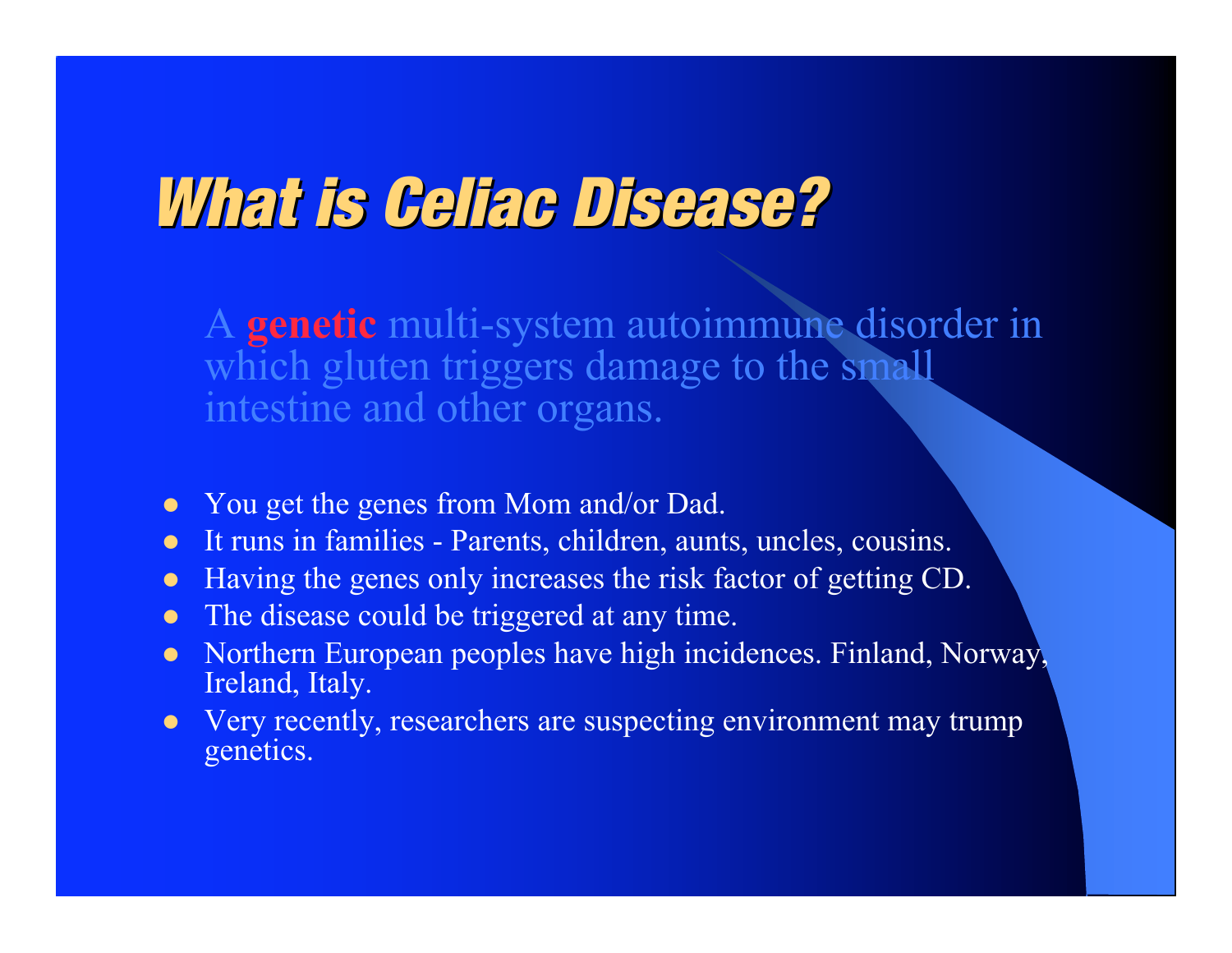A genetic **multi-system** autoimmune disorder in which gluten triggers damage to the small intestine and other organ

• All systems of the body can be affected: Skeletal, Digestive, Muscular, Lymphatic, Endocrine, Nervous, Cardiovascular, Reproductive, Urinary.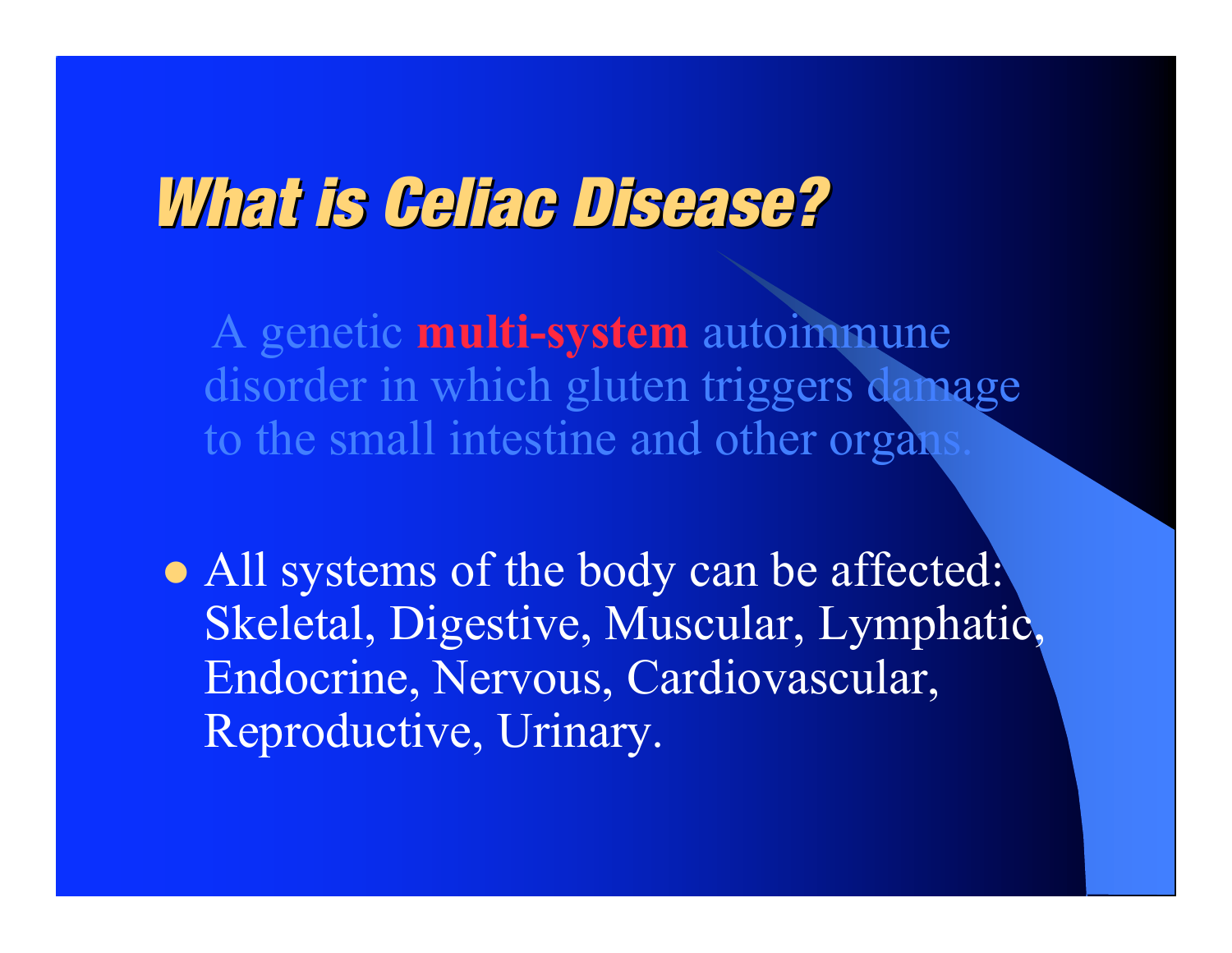- $\bullet$  Auto = Self. The body is attacking and damaging itself in the process of attacking the "invader".
- CD is the most common autoimmune disease, yet 97% of those with CD go undiagnosed.
- Other autoimmune diseases: Type 1 Diabetes, Rheumatoid Arthritis, Hashimoto's Thyroid, Lupus, Addison's Disease.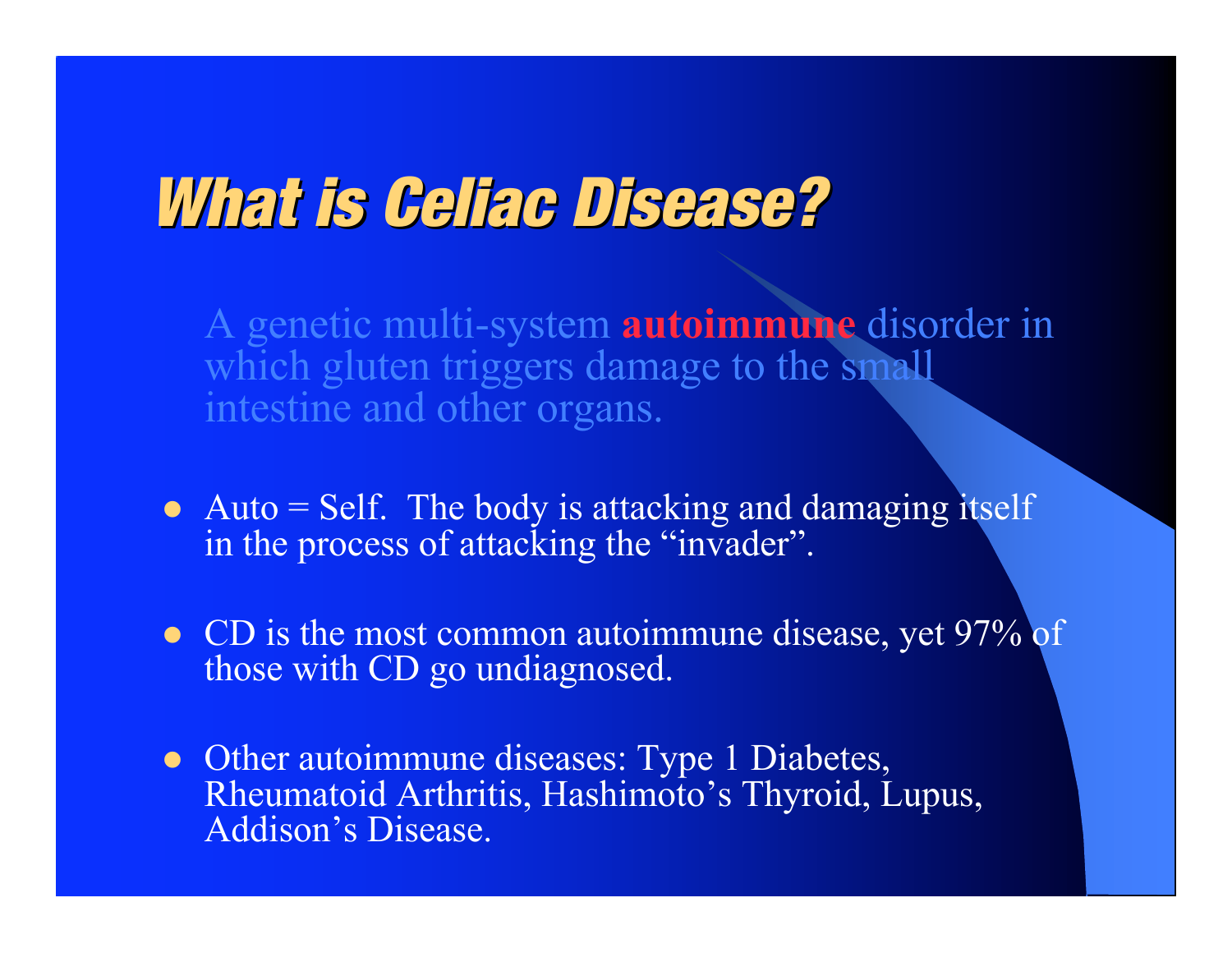- ! Gluten is a generic term for protein storage.
- Wheat has glutenin and gliadin
- ! Barley has hordein
- Rye has secalin
- Oats have avenin. Some celiacs react to avenin, but commercial oats have gluten contamination issues
- These proteins can't be broken down and cause problems.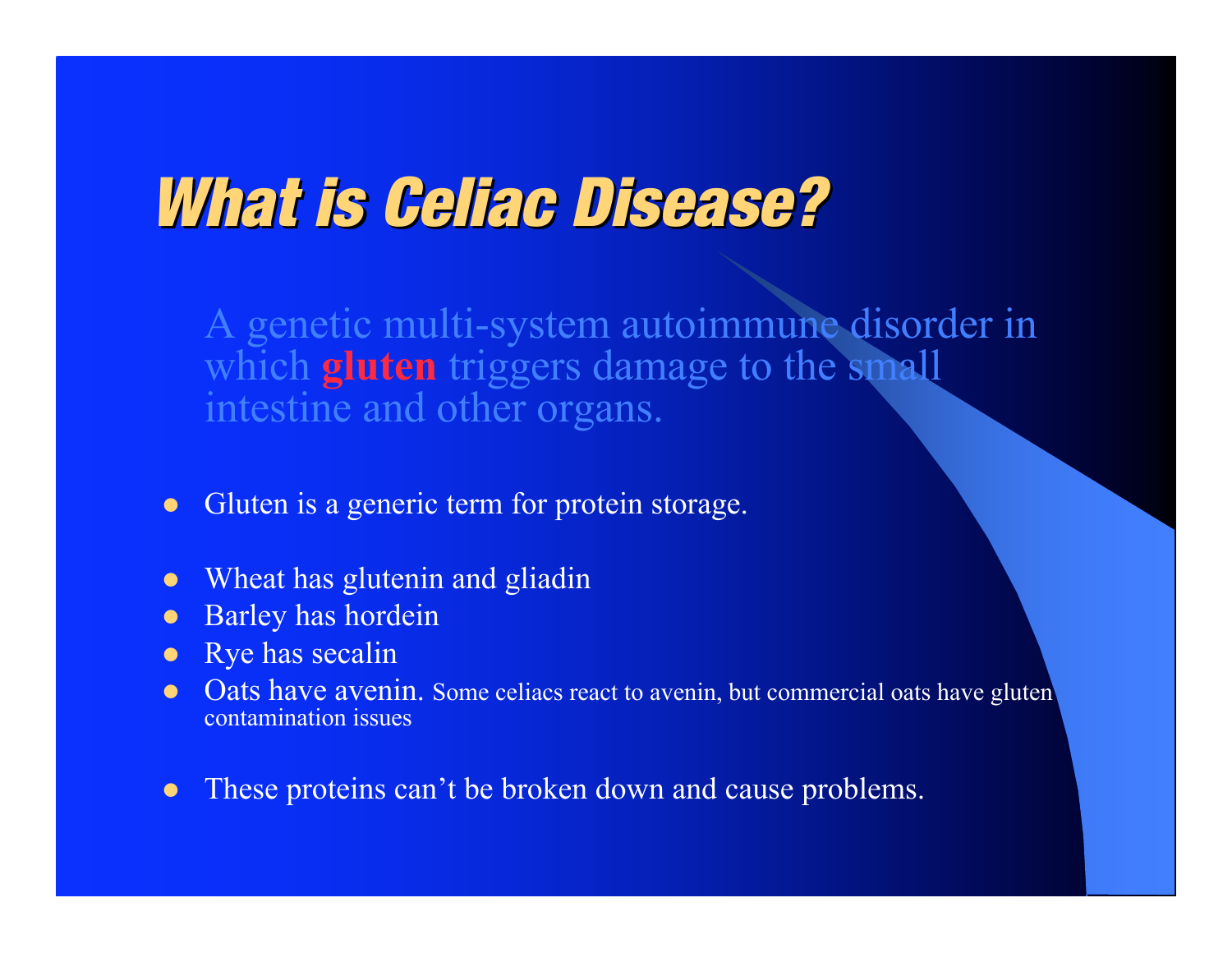- The body's immune system reacts to the gluten and damages finger-like structures in small intestines known as villi
- Villi are responsible for absorption of food.
- . Malnutrition can occur. Vit. D, E, A, K, B12, Iron, Folate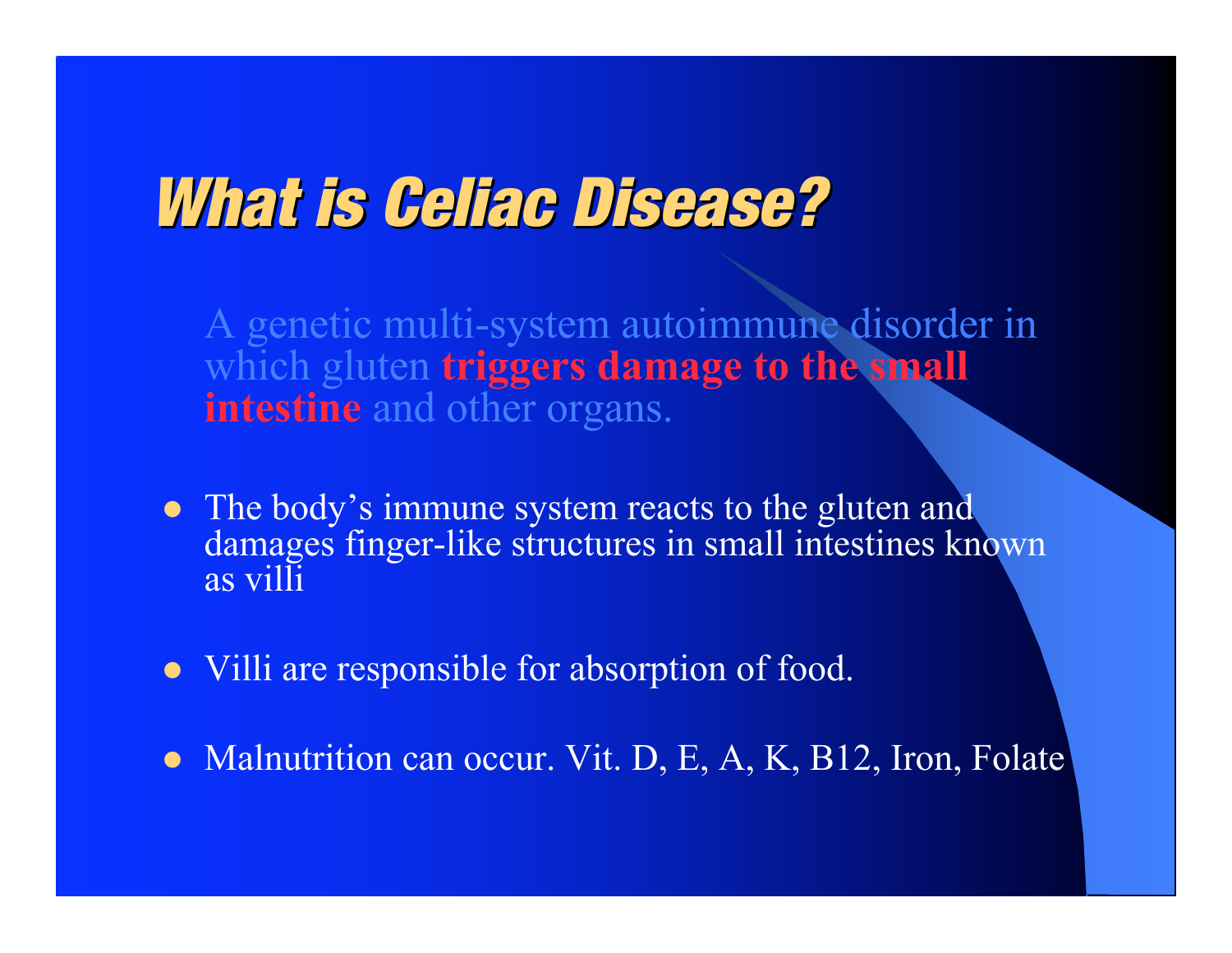#### What do villi look like?



**External intestinal surface** 

• Normal height .5 - 1mm · Increase absorptive area • Small intestine is the size of a tennis court.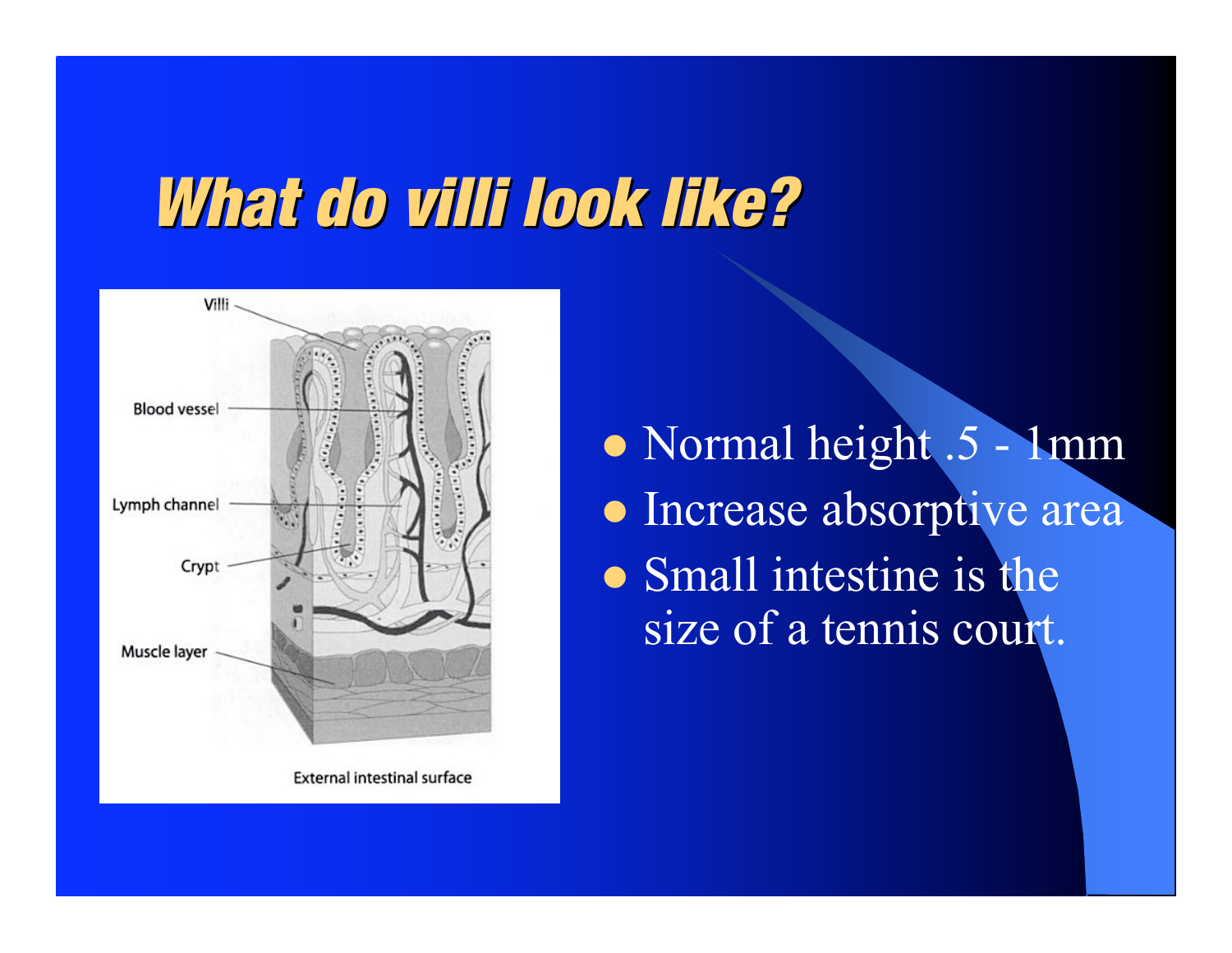#### What do villi look like?



#### Normal Damaged

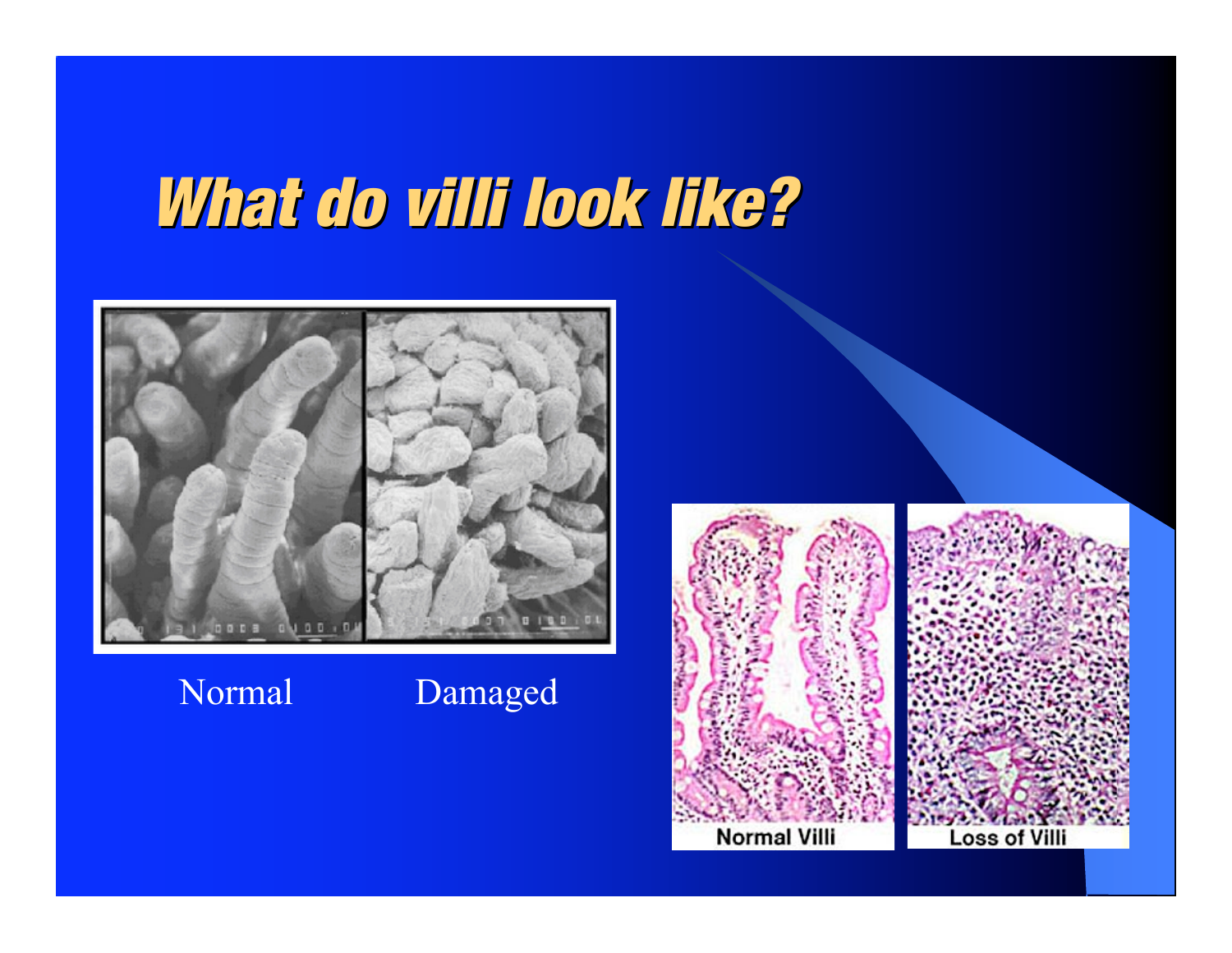A genetic multi-system autoimmune disorder in which gluten triggers damage to the small intestine and **other organs**.

• Gluten can affect the entire body, not just the gut. – Many medical professionals do not know this.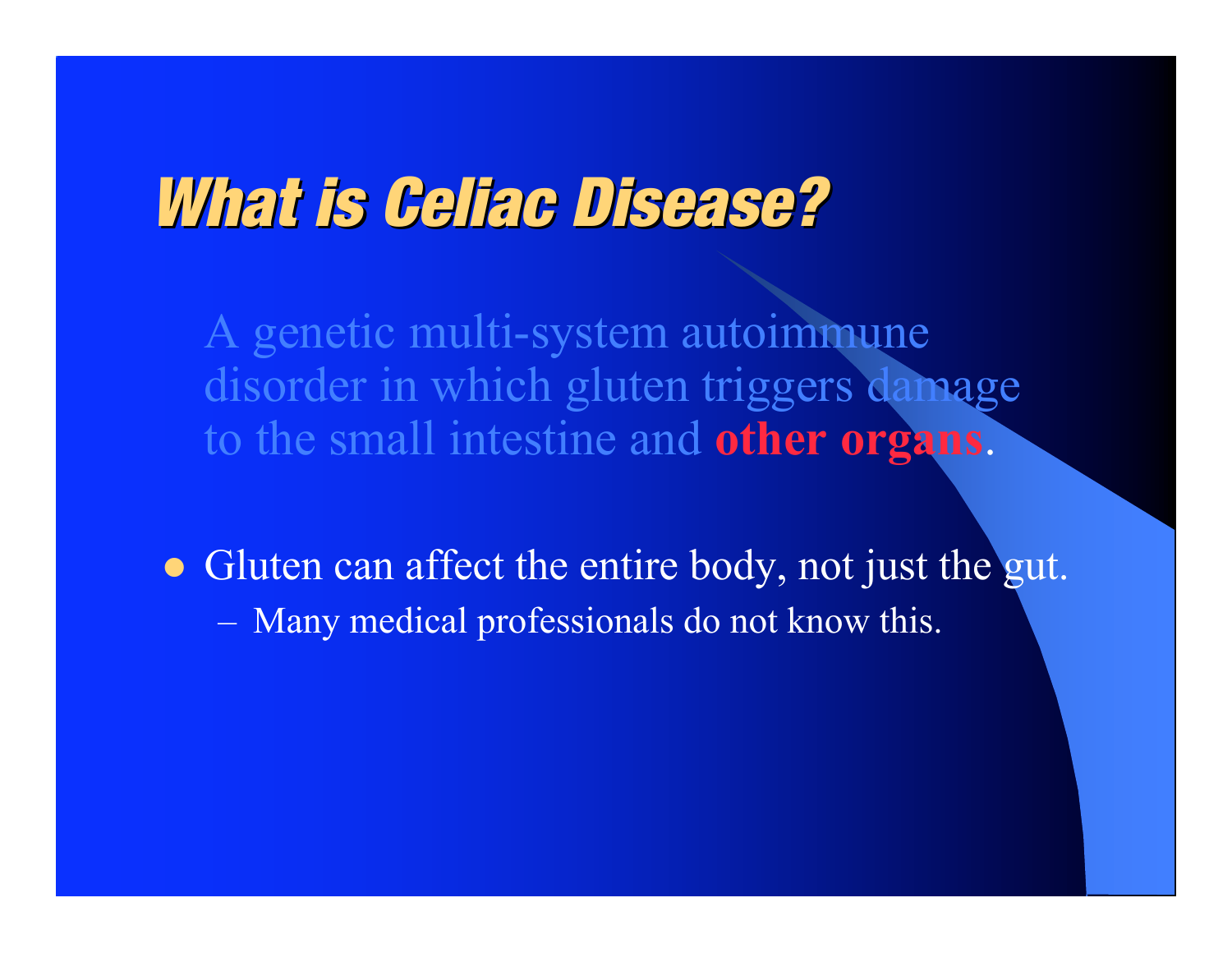- Since the introduction of agriculture the Neolithic Period - 10,000 BCE
- ! For <sup>2</sup> million years, humans were hunter/gathers. Living on fruits, nuts, tubers, leaves, small animal flesh if lucky - all gluten-free. The human body evolved to process these foods.
- Only 10,000 years ago humans figured out how to cultivate & eat grains. This was the advent of agriculture.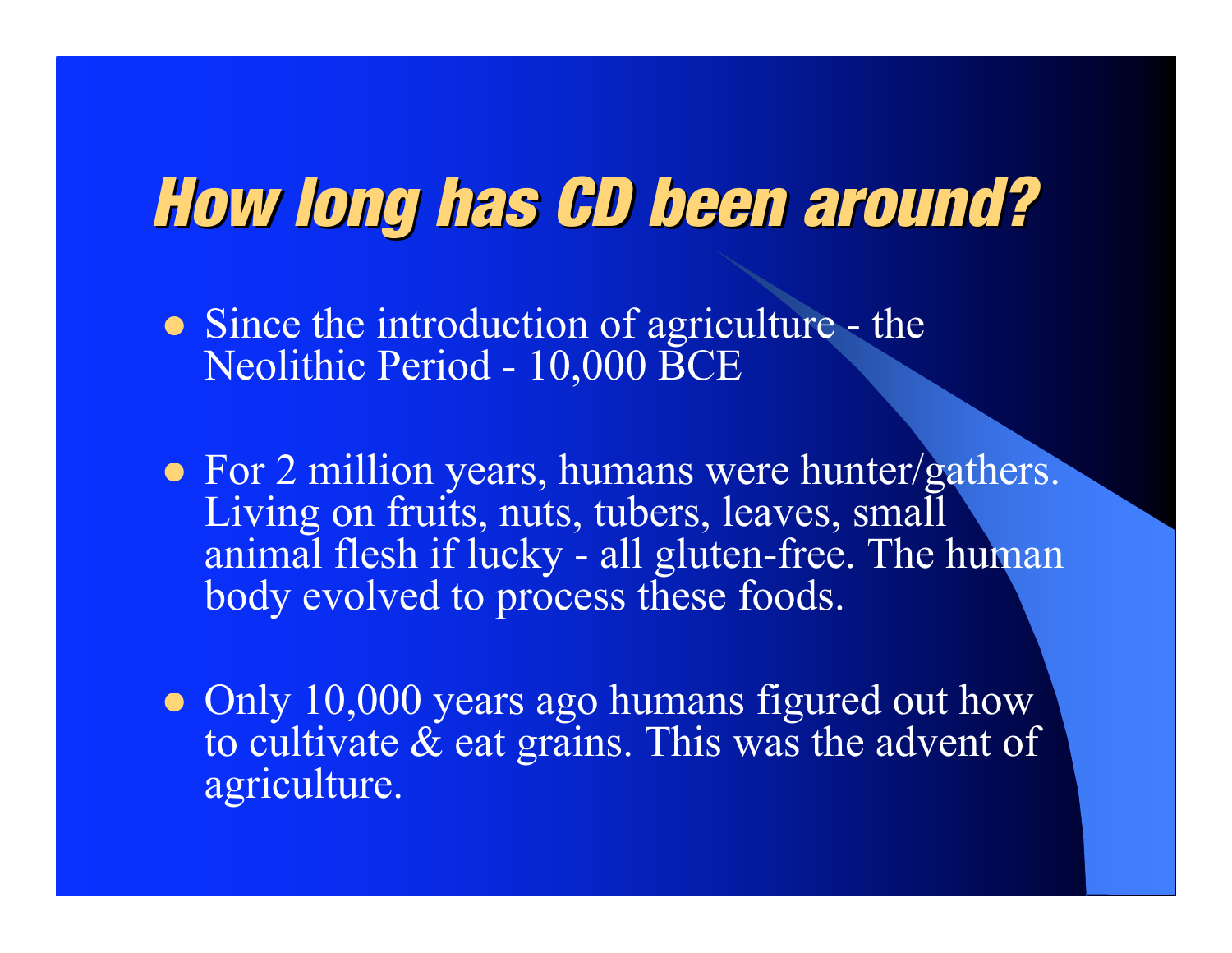- Agriculture introduced new allergens to humans. Allergens our bodies hadn't evolved to handle.
- 80% of our immune system is located in our stomach.
- Some experts feel humans were never meant to eat wheat - period. Our bodies don't have the enzymes to break it down properly. This is when problems start.
- Wheat today is very different from ancient wheat. Bio-Engineered, much higher gluten content.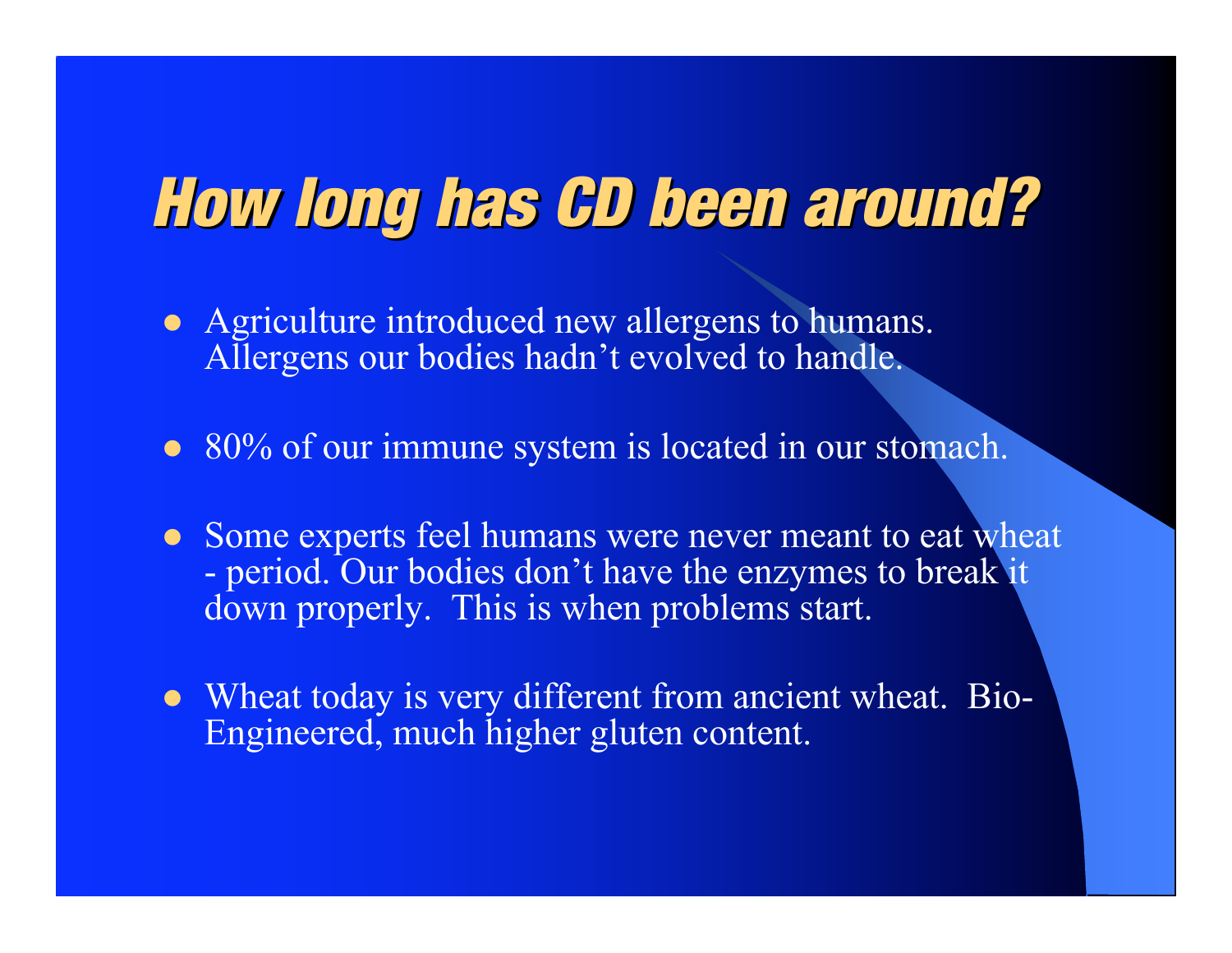**• Greek physician, Aretaeus of Cappadocia** living in the 1st century was the first to identify and name this condition.

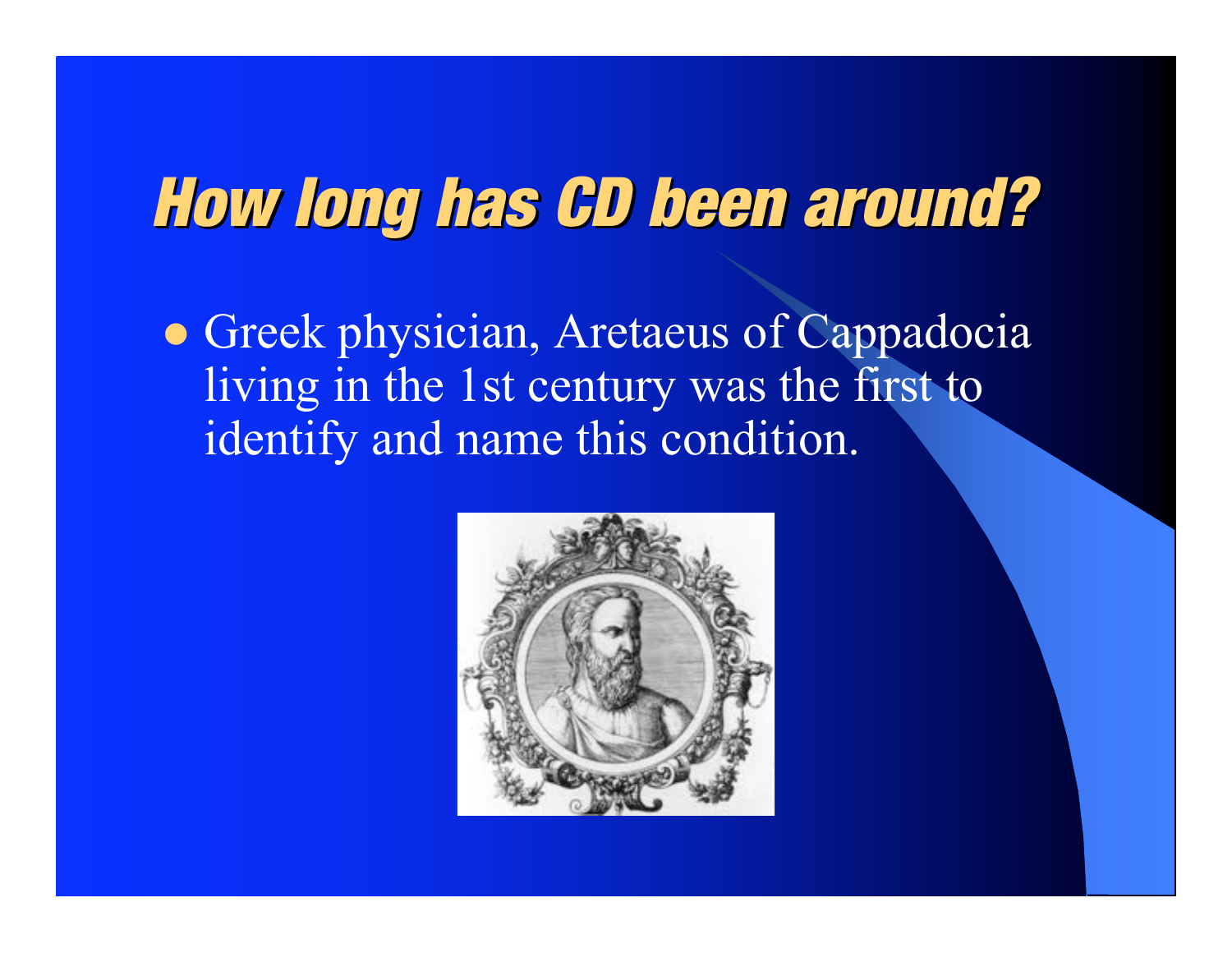! Aretaeus wrote "*If the stomach be irretentive of food and if it pass through undigested and crude, and nothing ascends into the body, we call such persons coeliacs (celiacs)"*

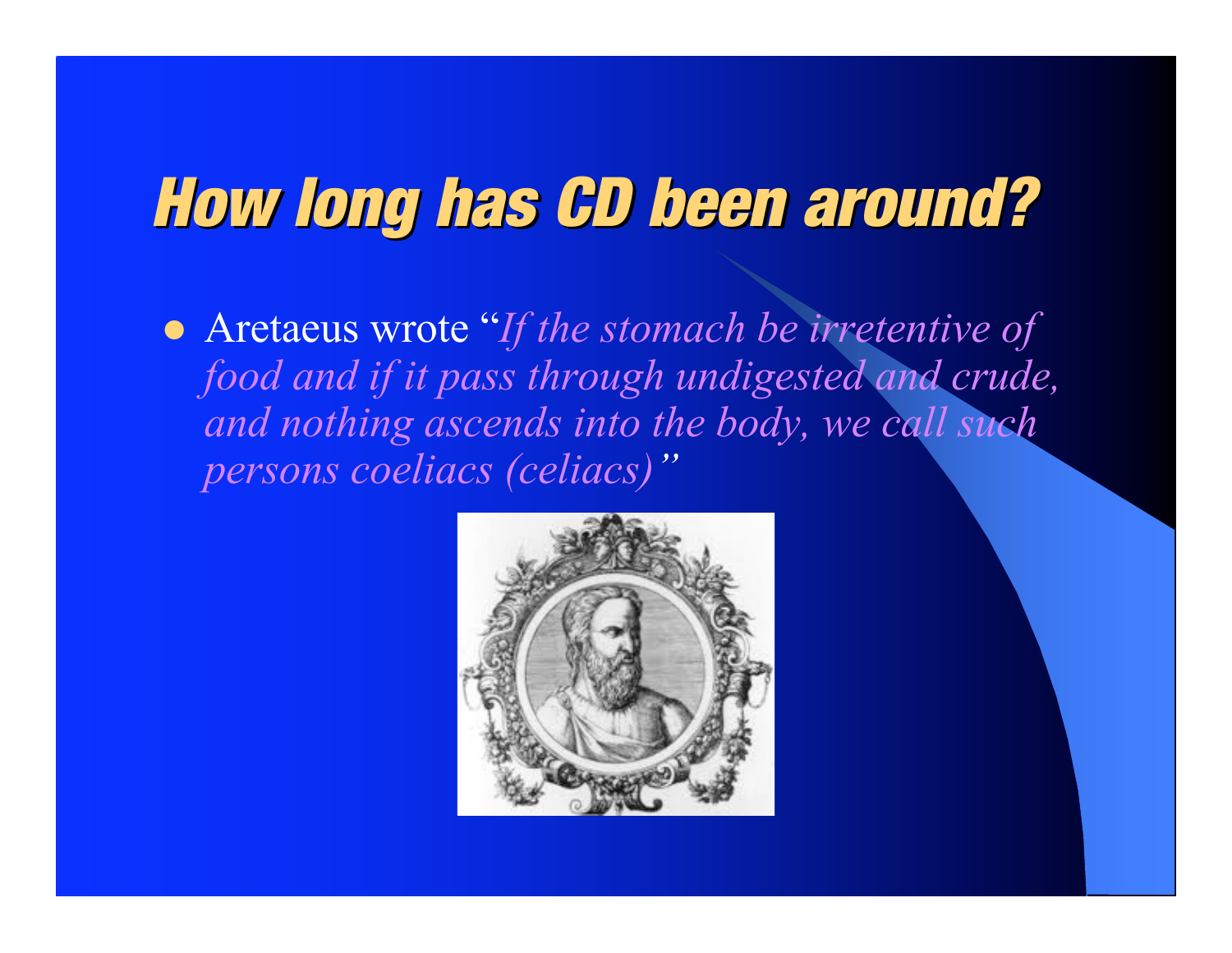#### How Common is Celiac Disease?

- Affects 1% of America's population.
- Non-Celiac Gluten Sensitivity is thought to affect 6% to 40%.
- ! In 2003, Dr. Alessio Fasano conducted a ground breaking study…
- 1 in 133 of "normal, healthy" people
- $\bullet$  1 in 56 of those with symptoms
- 1 in 39 of those with a 2nd degree relative with CD (aunt, uncle, cousin)
- 1 in 22 of those with a 1st degree relative with CD (parent, child, sibling)
- Previous to this study, it was thought to be 1 in 10,000.
	- Sadly, too many medical professionals still think it's this rare.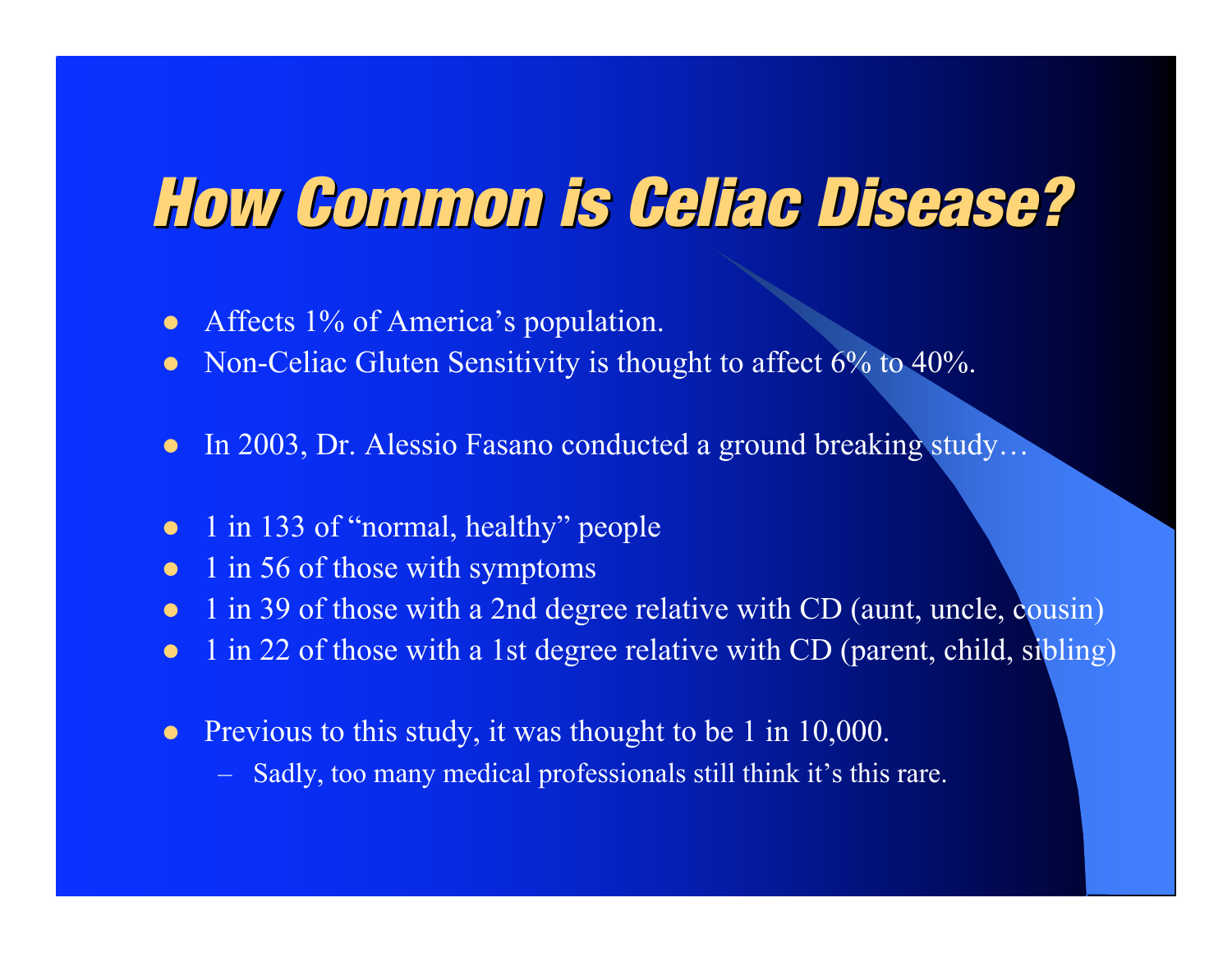#### How Common is Celiac Disease?

! In 2009, Dr. Joseph Murray published a study of 9,133 patients after a 45 year follow up…

– Incidences of CD have increased 4x since 1950's.

- Those with CD have 4 fold risk increase risk of death.
- In 2010, Dr. Alessio Fasano published a study of 8,000 patients…

– CD prevalence has doubled every 15 years since 1970 – Can be triggered at any age.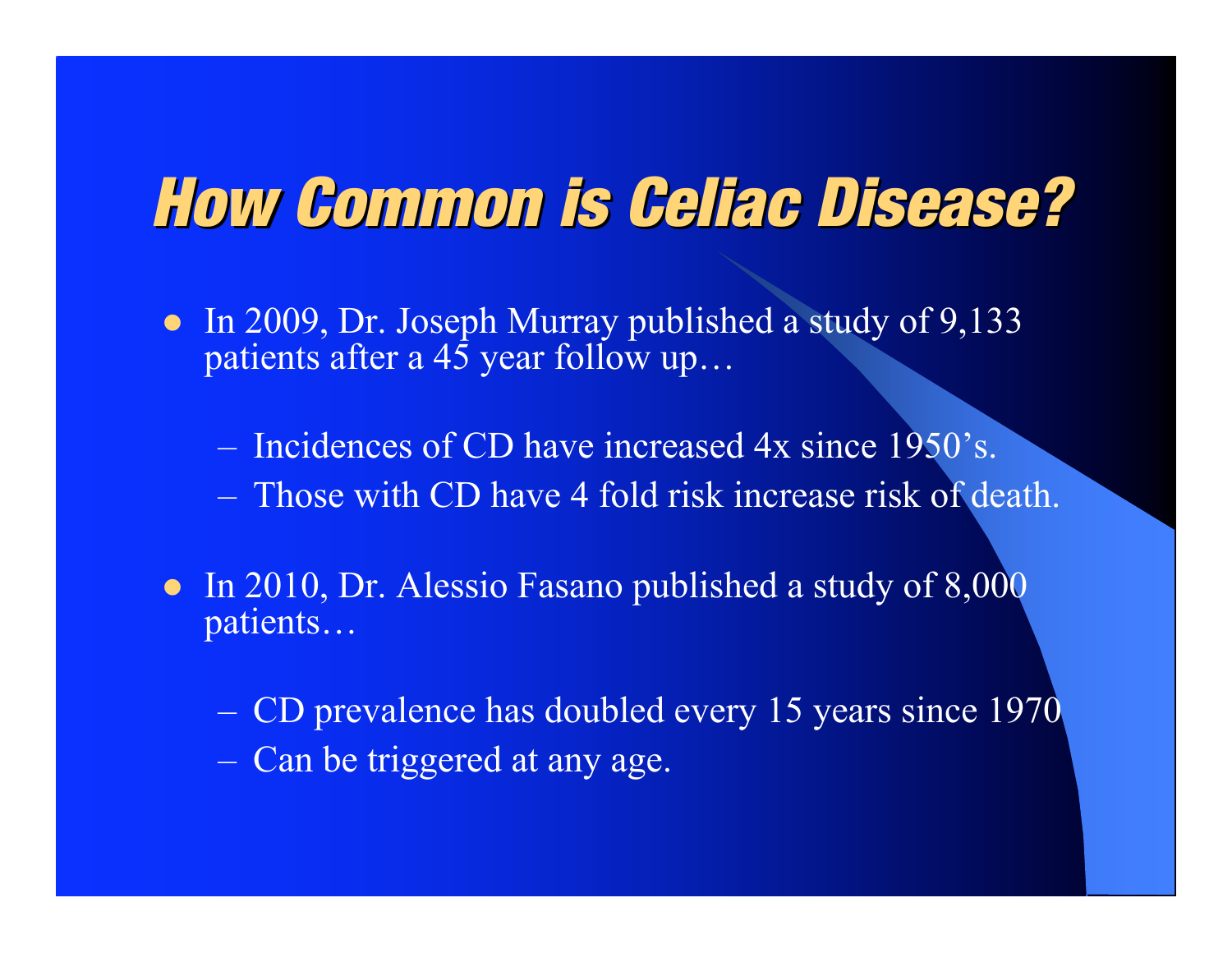### **How Common is Celiac Disease?**

- ! Why is this happening?
	- Experts aren't really sure at this point.
	- $-$  Even though testing  $\&$  awareness has increased, the methods of the studies ruled those factors out.
- Suspect it's environmental
	- Changes in our food: Highly processed, lots of additives, genetically modified, bio-engineered. Food today is very different than food 10 - 20 years ago.
	- Changes in intestinal bacteria.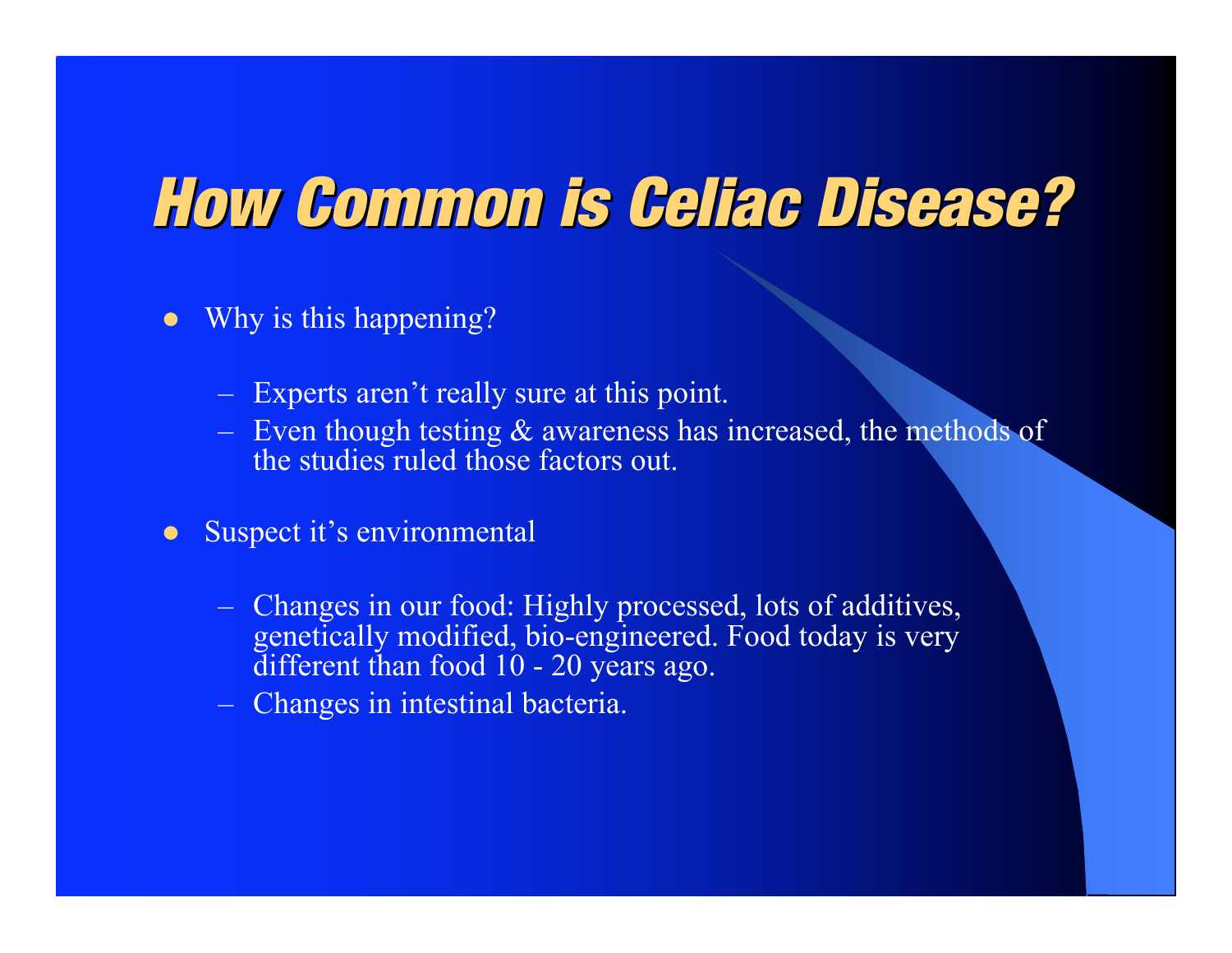### What are the symptoms?

- There are 300+ symptoms associated with CD.
- Symptoms can vary from person to person.
	- Depends on age, amount of intestinal damage
- ! Can have any combination or no outward symptoms at all.
- Adults can present with different symptoms than kids.
	- Kids often present with digestive symptoms.
	- Adults often times present with little or no digestive sx.
		- Only about 1/3 have the classic diarrhea.
- Add lack of awareness  $= 4$  years to diagnosis on average. Often times, it's longer.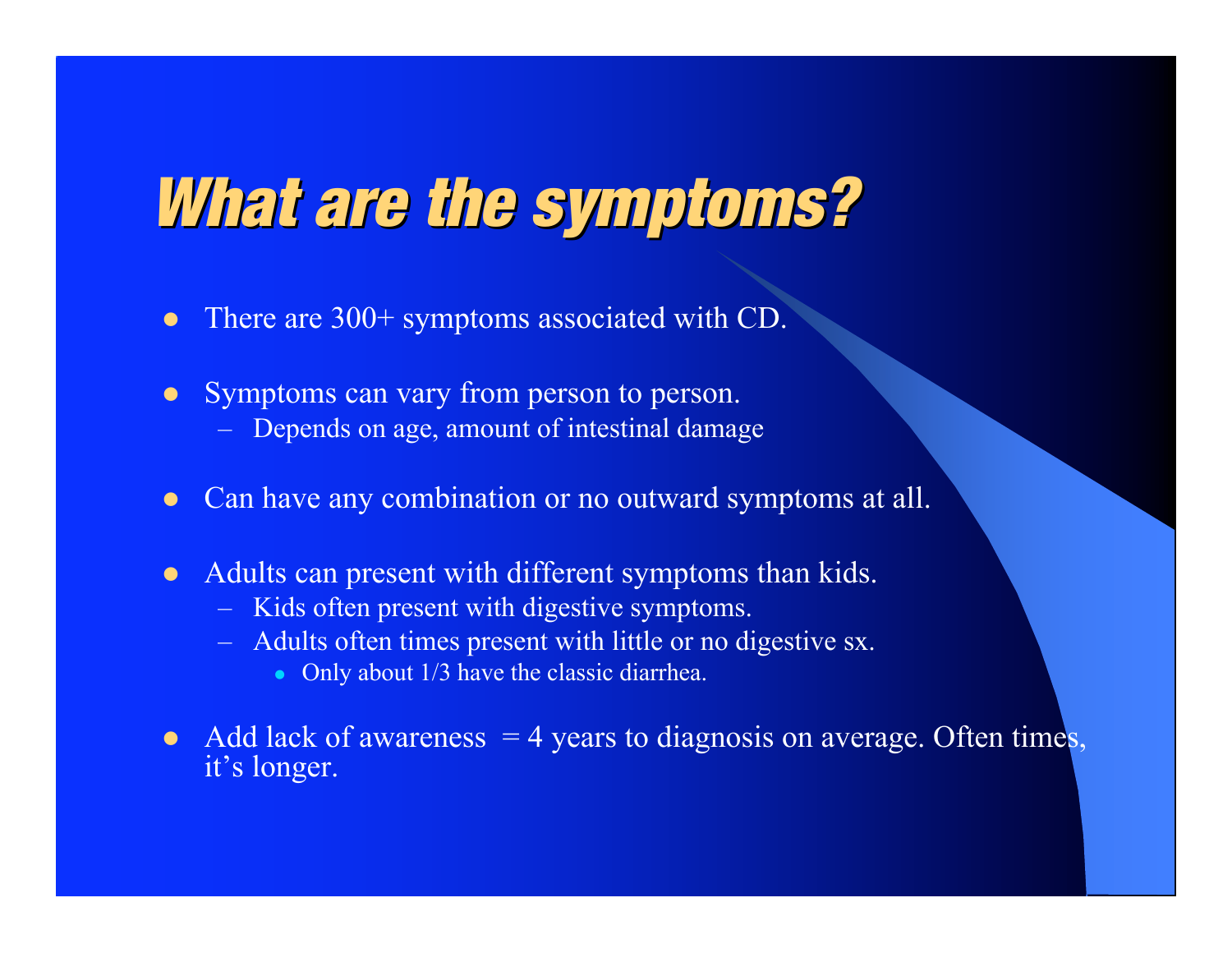#### What are the symptoms?

#### ! Classic Adult Symptoms:

- Recurring abdominal bloating/pain Chronic diarrhea
- Pale, foul smelling stools Weight loss
- Weakness/fatigue Bone Pain & Muscle Cramps
- Nutritional Deficiencies: Vit. B12, D, E, A, K, Folate, Iron
- Non-Classic Adult Symptoms:
	- Osteoporosis/Osteopenia Dental enamel defects Constipation
	- Numbness/Tingling Depression Migraines/Headaches
	- Unsteady gait Anxiety Dementia Seizures Infertility
	- Miscarriage Itchy rash (Dermatitis Herpetiformis) Anemia
	- Abnormal Liver function tests
- ! Child Symptoms:
	- Failure to thrive/low growth rate Abdominal distention & pain Diarrhea Constipation. "Sick, Tired & Grumpy".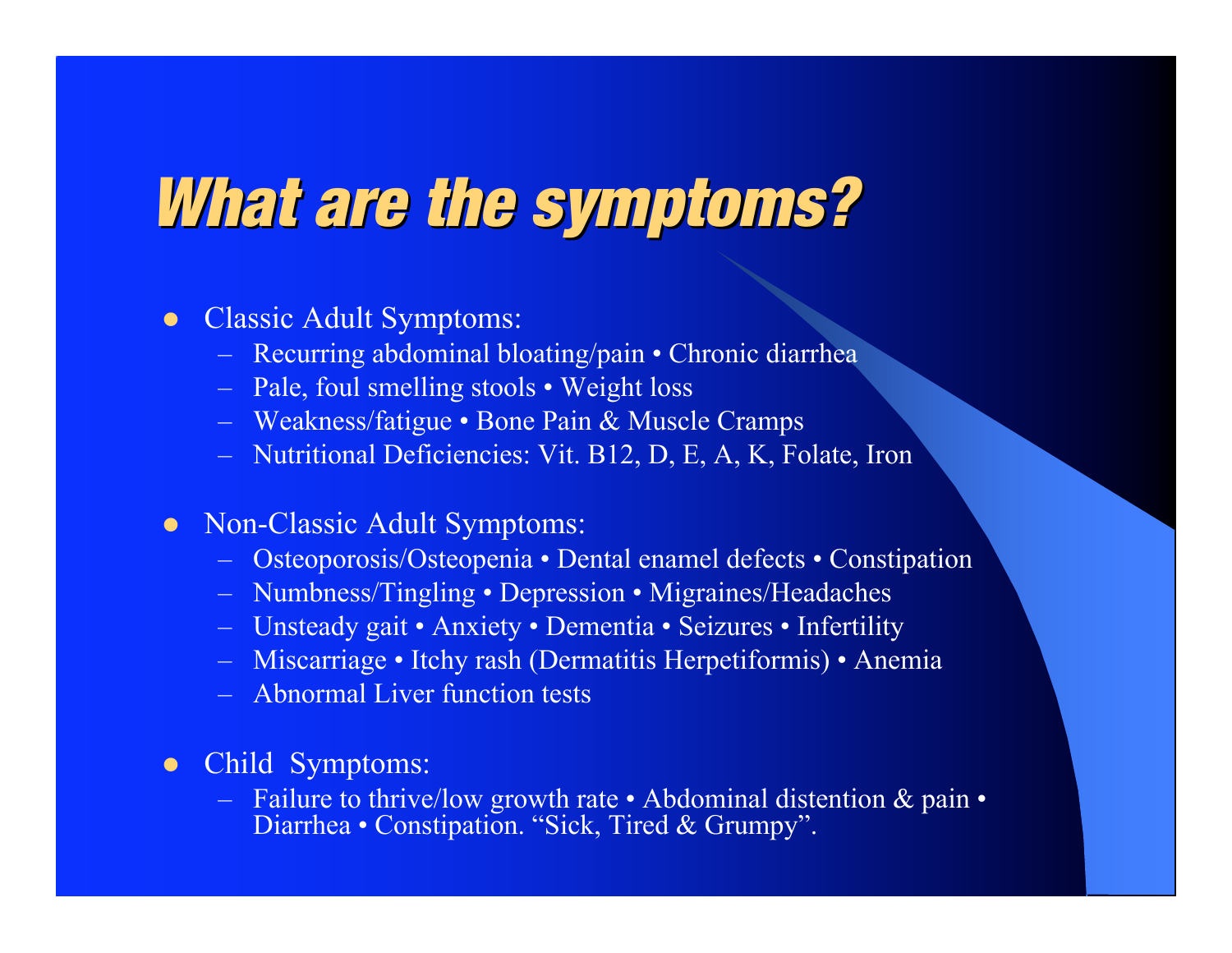## **Can I have a little bite of gluten?**

- ! Define little. Medical studies find amounts vary with people. No evidence to suggest a single definitive threshold. 6 milligrams per day is unlikely to cause villi damage. Not to say there isn't symptoms. How much is 6 mg  $(20 \text{ ppm})$ ?
- Some can't tolerate 5 parts per million or less. How much is 5 ppm?
- $\bullet$  A slice of white bread contains about 3,515 mg of gluten.
- Practically speaking No, you can't have a bite ever.
- ! There is no balancing out gluten intake like with carbs/sugars on <sup>a</sup> diabetic diet. There's no cheating.
- ! Not only must products be free of gluten ingredients, it must also be free of any cross contact of gluten. Harvesting, Transporting, Storing, Processing, Packaging, Final Preparation.
- Gluten is found in many processed foods. It's very prevalent.
- ! Yes, eating outside of your own kitchen is a minefield and risky business!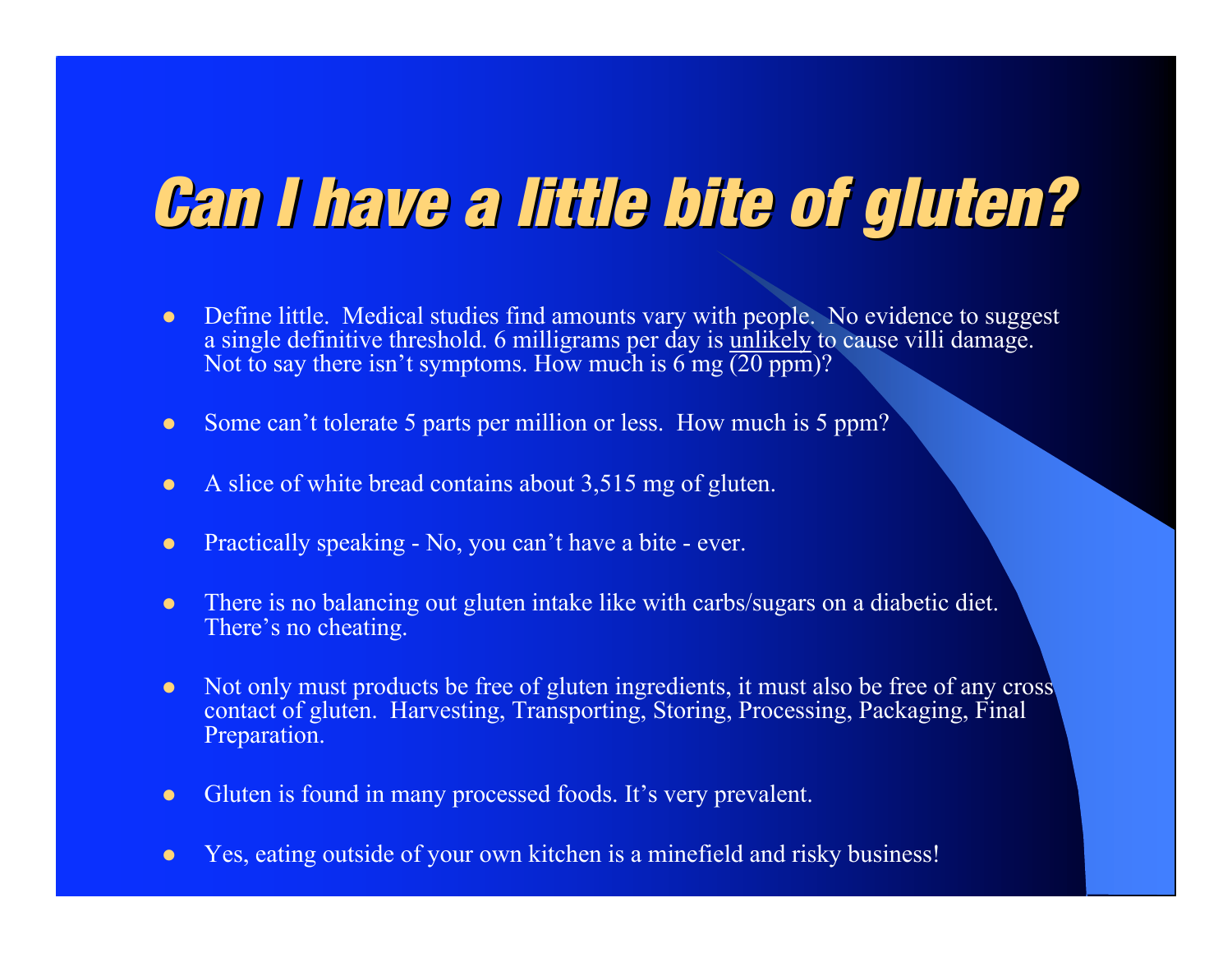## What will happen if cheat?

#### **Malnutrition**

- Vit. & mineral deficiencies, osteoporosis, tooth enamel defects, anemia
- Neurological & Psychiatric conditions
	- Depression, schizophrenia, anxiety, neuropathy, seizures
	- Headaches, balance disorders.
- Pancreatic Disease
- Gall Bladder, liver and spleen problems.
- Increased risk for cancers intestinal lymphoma.
- Triggering of associated auto-immune diseases.
- Miscarriages and fertility issues. Congenital defects in unborn.
- Short of stature for children.
- Celiac Disease is a life threatening disease if not treated.
	- Gluten-free diet is THE ONLY treatment option at this time.
- ! One of the few diseases that requires no medication.